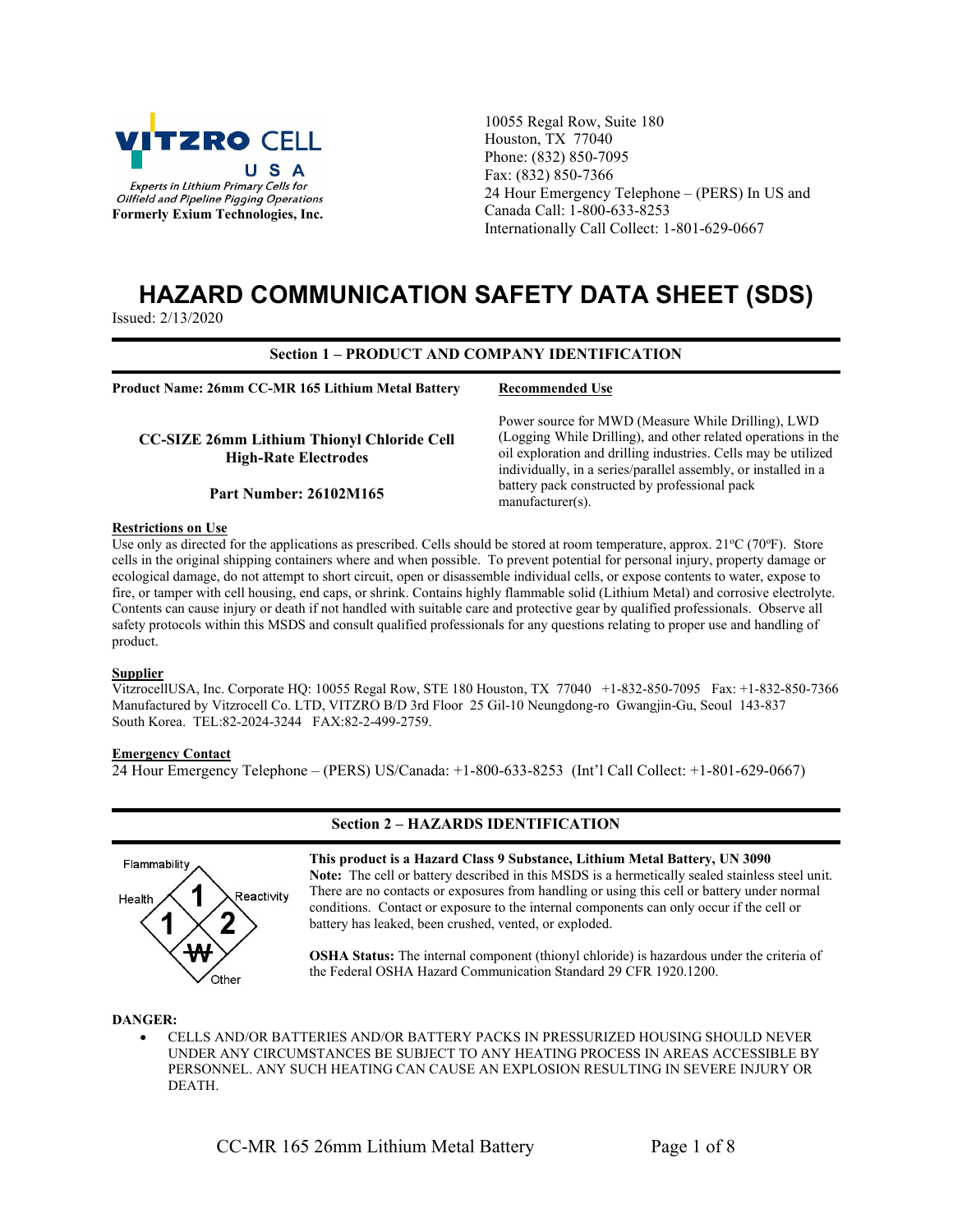- INTERNAL CONTENTS ARE EXTREMELY HAZARDOUS. LEAKING FLUID IS CORROSIVE AND DANGEROUS TO INHALE.
- BATTERIES ARE EXPLOSIVE AT HIGHER TEMPERATURES (ABOVE 180 °C / 365 °F), EXPOSED TO FIRE, CHARGED, SHORT CIRCUITED, OR CRUSHED. WARNING: IT IS DANGEROUS TO APPLY EXTRERNAL HEAT SOURCES TO BATTERIES. EXPLOSION MAY RESULT IN SEVERE INJURY OR DEATH.
- DO NOT EXPOSE TO TEMPERATURES ABOVE TEMPERATURE RATING OF CELL (165  $^{\circ}$ C / 329  $^{\circ}$ F) AS SPECIFIED BY MANUFACTURER, DUE TO LEAK AND EXPLOSION HAZARD.DO NOT LET INTERNAL COMPONENTS ENTER MARINE ENVIRONMENTS. AVOID RELEASES INTO WATERWAYS, WASTEWATER OR GROUND WATER.
- DEPASSIVATION WARNING: Depassivate using resistance loading only. Battery may be placed in warm sunlight or in a warm room. Do not expose to any heat source other than ambient heat. Depassivation techniques can vary significantly with the user. Vitzrocell will work with each customer's unique situation on a case-by-case basis. Depassivation information may be obtained from VitzrocellUSA, Inc. (+1-508-824-0015).
- DUE TO POTENTIAL UNRELIABILITY, IMPRECISION AND FAILURE POTENTIAL OF HEATING DEVICES, THE USE OF AN ADDED EXTERNAL HEAT SOURCE POSES A VERY REAL RISK OF PERSONAL INJORY OR DEATH TO PERSONS IN THE VICINITY OF A BATTERY BEING HEATED.
- IF CELL LEAKS OR VENTS:
	- Primary Routes of Entry: Inhalation
	- Carcinogenicity: Not listed by NTP, IARC, or regulated by OSHA.

Health Hazards: Acute – Vapors are very irritating to skin, eyes, and mucous membranes. Inhalation of large quantities of thionyl chloride may result in pulmonary edema.

Chronic – Overexposure can cause symptoms of non-fibrotic lung injury

Signs and Symptoms of Exposure: Eye and mucous membrane irritation.

Medical Conditions Generally Aggravated by Exposure: Asthma, other respiratory disorders, skin allergies, and eczema.

| <b>Section 3 - COMPOSITION, INFORMATION ON INGREDIENTS</b> |                                 |            |  |  |
|------------------------------------------------------------|---------------------------------|------------|--|--|
|                                                            | <b>Non-Hazardous Components</b> | Approx. %  |  |  |
| $3-4\%$                                                    | <b>Stainless Steel</b>          | $40 - 46%$ |  |  |
| $30 - 35\%$                                                | Nickel                          | $1 - 5\%$  |  |  |
| $5 - 7\%$                                                  | Glass Separator                 | $1 - 3\%$  |  |  |
| $5 - 7\%$                                                  | Carbon                          | $3 - 4\%$  |  |  |
| $1 - 2\%$                                                  | Other                           | $4 - 6\%$  |  |  |
|                                                            | Approx. $\frac{6}{6}$           |            |  |  |

| <b>Thionyl Chloride</b>  | <b>OSHA: None Established</b>                               |
|--------------------------|-------------------------------------------------------------|
| CAS# 7719-09-17          | $ACGIH: 1.0 ppm (5.0 mg/m3)$ ceiling                        |
| <b>Aluminum Chloride</b> | <b>OSHA: None Established</b>                               |
| $CAS \# 7446-70-0$ or    | <b>ACGIH: None Established</b>                              |
| Gallium (III) Chloride   | <b>NIOSH / Exium Recommended based on AICI3:</b>            |
| $CAS \# 13450 - 90 - 3$  | $2 \text{ mg/m}^3$ REL (8 h recommended exposure limit) for |
|                          | airborne exposure of dusts or fumes.                        |
| Lithium                  | <b>OSHA: None Established</b>                               |
| $CAS \# 7439-93-2$       |                                                             |
|                          | <b>ACGIH: None Established</b>                              |
| <b>Lithium Chloride</b>  | <b>OSHA: None Established</b>                               |
| $CAS \# 7447 - 41 - 8$   | <b>ACGIH: None Established</b>                              |
|                          |                                                             |

## Section 4 – FIRST AID MEASURES

Signs and Symptoms of Exposure: Eye and mucous membrane irritation.

Medical Conditions Generally Aggravated by Exposure: Asthma, other respiratory disorders, cough/throat irritation, skin allergies, and eczema.

Eye Contact: Flush with running water for at least 15 minutes. Hold eyelids apart. Seek immediate medical attention. Contact results in acidic burns.

Skin Contact: Rinse with large amounts of running water. Avoid hot water and rubbing skin. A baking soda paste applied to the contact will assist in neutralizing any acid present. If burns develop, seek medical attention. Contact results in acidic burns from decomposition products HCl and SO2.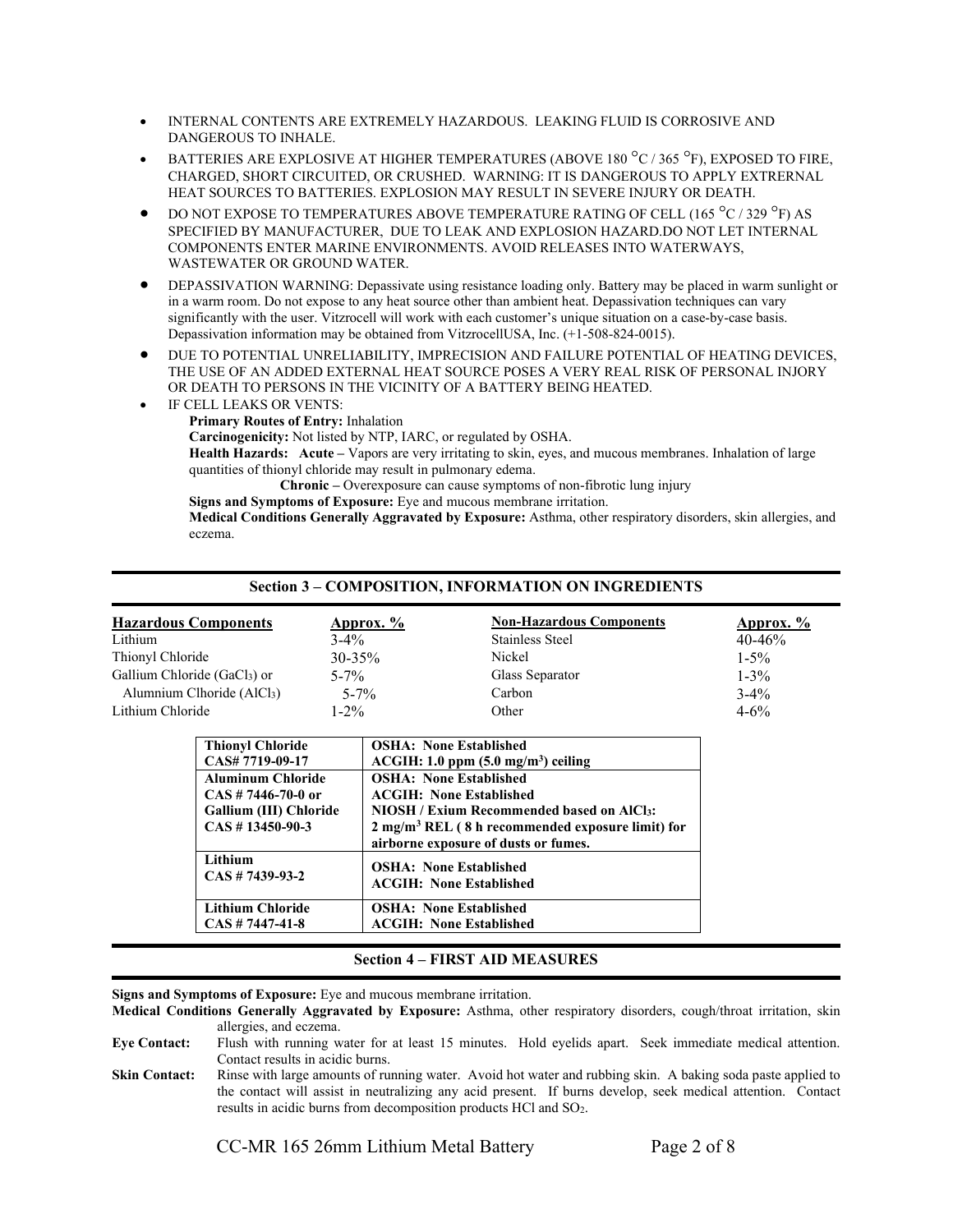| Remove to fresh air. If breathing is difficult, administer oxygen. If not breathing, give artificial respiration. |
|-------------------------------------------------------------------------------------------------------------------|
| Inhalation of large quantities of thionyl chloride may result in pulmonary edema.                                 |
| Drink copious amounts of water (or milk if available). Do not induce vomiting. NEVER GIVE ANYTHING                |
| BY MOUTH TO AN UNCONSCIOUS PERSON. Immediately seek medical attention.                                            |
|                                                                                                                   |

#### Section 5 – FIRE FIGHTING MEASURES

Danger - Do not use water. Burning lithium will react violently with water, causing a fireball and spreading burning lithium (apx.  $1000 °C$ ,  $1832 °F$ ) up to 75 feet in all directions.

Extinguisher Media: Cover with copper powder (Navy 125s), Lith-X powder, Class D fire extinguisher, Dry Sodium Chloride, Graphite Powder, Pyrene G-1.

Special Fire Fighting Procedures: Cover with copper powder (Navy 125s), Lith-X powder, Class D fire extinguisher, dry lithium chloride, or graphite powder.

DO NOT USE: Water, moist sand, CO2, Class ABC, soda ash extinguisher, or AFFF (Aqueous Film Forming Foam) extinguisher. Wear protective breathing apparatus; a positive pressure Self Contained Breathing Apparatus (SCBA), or Air Purifying Respirator (APR).

Flash Point: N/A **Auto-Ignition Temp: N/A** Flammable Limits: N/A

Unusual Fire and Explosion Hazards: Do not short circuit, recharge, over discharge (discharge below 0.0 Volts), puncture, crush or expose to temperatures above  $165 \degree C$ ,  $329 \degree F$ . Cell may leak, vent, or explode. If a bright white flame is present, lithium content is exposed and on fire, use a Class D fire extinguisher, or media above. Do not use water.

#### Section 6 – ACCIDENTAL RELEASE MEASURES

Accidental Releases: Do not breathe vapors or touch liquid with bare hands (see section 2). See section 8 for PPE (Personal Protective Equipment) necessary for cleaning or containing an accidental leak.

Waste Disposal Methods: Evacuate area. If possible, a trained person should attempt to stop or contain the leak by neutralizing spill with soda lime or baking soda. A NIOSH Approved Acid Gas Filter Mask or Self-Contained Breathing Apparatus should be worn. Seal leaking battery and soda lime or baking soda in a plastic bag and dispose of as hazardous waste.

Aquatic Toxicity: Do not let internal components enter marine environments. Avoid releases into waterways, wastewater or groundwater.

Other: Follow North American Emergency Response Guide (NAERG) #138 for cells involved in an accident, cells that have vented, or have exploded.

## Section 7 – HANDLING & STORAGE

Storage: Cells should be stored at room temperature, approx.  $21^{\circ}C(70^{\circ}F)$ . Store cells in the original shipping containers where and when possible.

Precautions: Do not short circuit or expose to temperatures above 165°C, 329 °F. Do not recharge, over discharge, puncture or crush.

Other Conditions: Do not store cells in high humidity environments for long periods of time.

Handling: The cells and batteries are electrical storage devices. To avoid short circuiting the cell (and activating fuse, if equipped), remove all metallic jewelry, watches, etc from hands or wear gloves. Only handle cells on nonconductive surfaces such as wood, plastic, etc. to avoid shorting the cell. Make sure cells are not exposed to temperatures above 165 °C, 329 °F from heat-shrink gun, solder iron, resistance welding, etc. Contact Vitzrocell for specific handling and use concerns or questions. Recommended cells remain in their provided packaging containers until ready for use/installation.

Recycling/Disposal: Should be conducted only by professionals trained in the handling, disposal, transport and recycling of this material.

#### Section 8 – EXPOSURE CONTROLS / PERSONAL PROTECTION

When handling internal components:

Respiratory Protection: NIOSH Approved Acid Gas Filter Mask, or Self-Contained Breathing Apparatus.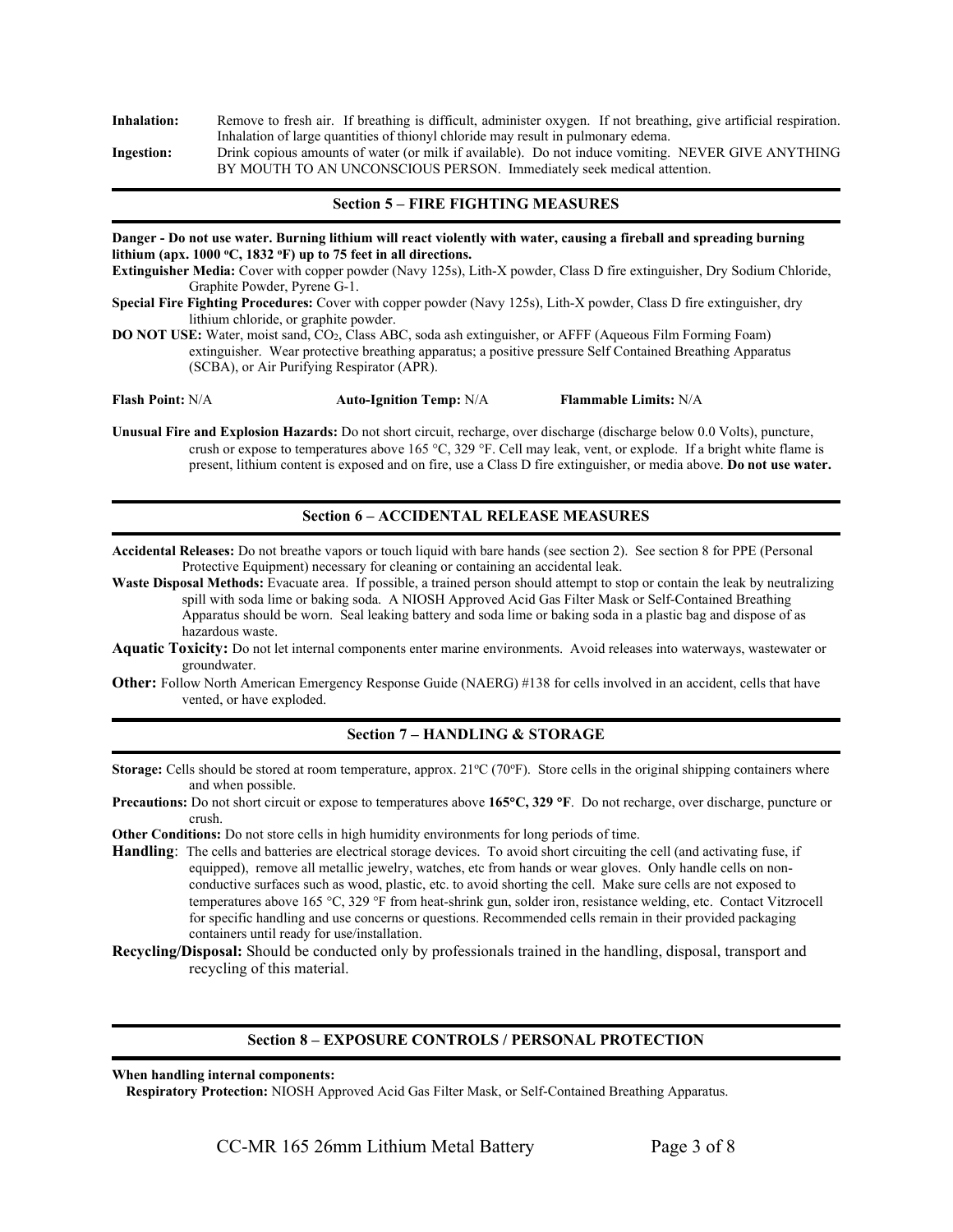Protective Gloves: Outer Gloves Nitrile 15 mil (0.015 in), or thicker Inner gloves disposable nitrile. 15 mil PVC provides limited protection. Other glove materials will decompose quickly in contact with thionyl chloride electrolyte and are not recommended.

Eye Protection: Chemical Worker Safety Glasses, lab goggles, or face shield.

Ventilation To Be Used: Negative pressure chemical fume hood.

Other Protective Clothing & Equipment: Protective Apron, Acid Resistant Protective Clothing, and face shield. Hygienic Work Practices: Use good chemical hygiene practice. Do not eat or drink when handling contents. Avoid unnecessary contact.

#### Section 9 – PHYSICAL AND CHEMICAL PROPERTIES

| <b>NOT Properties of the Cell</b> | <b>Properties of Internal Components</b>                                                           |
|-----------------------------------|----------------------------------------------------------------------------------------------------|
| <b>Thionyl Chloride</b>           |                                                                                                    |
| Appearance:                       | Thionyl Chloride – Colorless to pale yellow.                                                       |
| <b>Physical State:</b>            | Liquid                                                                                             |
| <b>Odor/Odor Threshold:</b>       | Sharp, pungent chlorine and/or sulfur type odors.                                                  |
| pH Level:                         | Inorganic liquid. No pH. When mixed with water, $pH \leq 1$                                        |
| <b>Freezing/Melting Point:</b>    | Thionyl Chloride: -105 °C, 221 °F                                                                  |
| <b>Boiling Point:</b>             | Thionyl Chloride: 77 °C, 170.6 °F                                                                  |
| <b>Flash Point:</b>               | N/A                                                                                                |
| <b>Evaporation Rate:</b>          | N/A                                                                                                |
| <b>Flammability (Solid/Gas)</b>   | Not flammable                                                                                      |
| <b>Vapor Pressure:</b>            | Thionyl Chloride: 92mm @ 20 °C, 68 °F                                                              |
| <b>Vapor Density:</b>             | Thionyl Chloride: 4.1                                                                              |
| <b>Relative Density:</b>          | $1.6310$ g/cm <sup>3</sup>                                                                         |
| <b>Solubility in Water:</b>       | Thionyl Chloride: Decomposes violently on contact with water to produce HCl and SO <sub>2</sub> .  |
| <b>Partition Coefficient:</b>     | 100% Aqueous                                                                                       |
| <b>Auto-Ignition Temperature:</b> | NA                                                                                                 |
| <b>Decomposition Temperature:</b> | 140 °C, 284 °F                                                                                     |
| <b>Specific Gravity:</b>          | Thionyl Chloride: 1.63                                                                             |
| <b>Water Reactive:</b>            | Thionyl Chloride hydrolyzes to form SO <sub>2</sub> and HCl gasses and strongly acidic wastewater. |
|                                   |                                                                                                    |
| Lithium                           |                                                                                                    |
| Appearance:                       | Lithium Metal – Soft silver – white metal. The metal turns yellow, brown, and then black           |
|                                   | upon exposure to moist air.                                                                        |
| <b>Physical State:</b>            | Solid                                                                                              |
| <b>Odor/Odor Threshold:</b>       | Lithium metal has no odor.                                                                         |
| pH Level:                         | NA                                                                                                 |
| <b>Freezing/Melting Point:</b>    | Lithium Metal: 180.5 °C or 365 °F                                                                  |
| <b>Boiling Point:</b>             | Lithium Metal: 1336 °C or 2437 °F. Auto Ignition in air varies based on conditions. Low of         |
|                                   | 200 °C (392 °F) and High of 600 °C (1112 °F) have been reported.                                   |
| <b>Flash Point:</b>               | <b>NA</b>                                                                                          |
| <b>Evaporation Rate:</b>          | NA                                                                                                 |
| <b>Flammability (Solid/Gas):</b>  | Solid                                                                                              |
| <b>Vapor Pressure:</b>            | Lithium Metal: NA at 25 °C or 77 °F                                                                |
| <b>Vapor Density:</b>             | Lithium Metal: NA at 25 °C or 77 °F                                                                |
| <b>Relative Density:</b>          | $0.534$ g/ml                                                                                       |
| <b>Solubility in Water:</b>       | Lithium Metal: Decomposes violently on contact with water to produce flammable                     |
|                                   | hydrogen gas. Lithium may also ignite as a result of water contact.                                |
| <b>Partition Coefficient:</b>     | 100% Aqueous & Basic Lithium Hydroxide (LiOH).                                                     |
| <b>Auto-Ignition Temperature:</b> | 200 °C, 392 °F to 600 °C, 1112 °F                                                                  |
| <b>Decomposition Temperature:</b> | <b>NA</b>                                                                                          |
| <b>Specific Gravity:</b>          | Lithium Metal: $0.543$ g / mL                                                                      |
| <b>Water Reactive:</b>            | Lithium Metal Reacts with water to form hydrogen gas, caustic Lithium Hydroxide, and               |
|                                   | basic wastewater.                                                                                  |

# Section 10 – STABILITY & REACTIVITY

Stability: Stable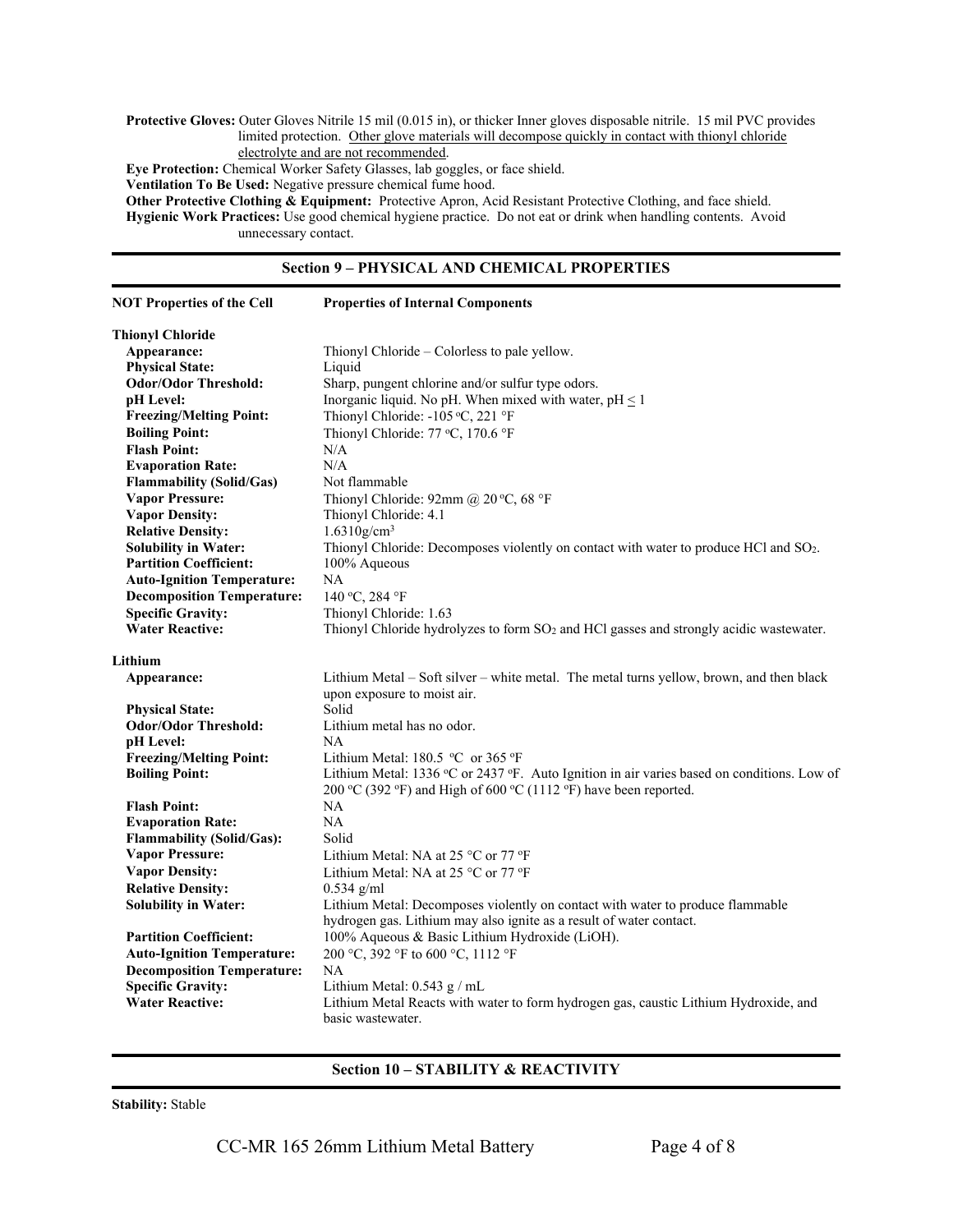Conditions to Avoid: Temperatures in excess of 165 °C, 329 °F. High humidity for extended periods. Do not expose inner materials to water, flame or excessive heat. Incompatibility: N/A Hazardous Decomposition Products: Sulfur Dioxide  $(g)$ , Hydrogen Chloride  $(g)$ . Hazardous Polymerization: Will not occur. Other: N/A

|                                   | <b>Section 11 - TOXICOLOGICAL INFORMATION</b>                                                                 |                                                                                               |  |
|-----------------------------------|---------------------------------------------------------------------------------------------------------------|-----------------------------------------------------------------------------------------------|--|
| <b>Acute Toxicity:</b>            |                                                                                                               |                                                                                               |  |
| <b>Thionyl Chloride</b>           |                                                                                                               |                                                                                               |  |
|                                   | $LC_{50}$ (Inhalation):                                                                                       | 1274 ppm (rat 1-hr)                                                                           |  |
|                                   | $LD_{50}$ :                                                                                                   | N/A                                                                                           |  |
|                                   | <b>Eye Effects:</b>                                                                                           | Corrosive                                                                                     |  |
|                                   | <b>Skin Effects:</b>                                                                                          | Corrosive                                                                                     |  |
| Aluminum (III)<br><b>Chloride</b> |                                                                                                               |                                                                                               |  |
|                                   | $LD_{50}$ Oral:                                                                                               | $380 \text{ mg}$ / kg (Rat)                                                                   |  |
|                                   | <b>LD<sub>50</sub></b> Dermal:                                                                                | $2 g/kg$ (Rabbit)                                                                             |  |
|                                   | <b>Eye Effects:</b>                                                                                           | Corrosive                                                                                     |  |
|                                   | <b>Other Effects:</b>                                                                                         | Corrosive                                                                                     |  |
| Gallium (III) Chloride            | LCL <sub>0</sub> Inhalation:<br>LD <sub>50</sub> Intravenous:<br><b>Eye Effects:</b><br><b>Other Effects:</b> | $316$ mg / m <sup>3</sup> / 3 h (Rat)<br>$47 \text{ mg}$ / Kg (Rat)<br>Corrosive<br>Corrosive |  |
|                                   |                                                                                                               |                                                                                               |  |

#### Section 12 – ECOLOGICAL INFORMATION

Aquatic Toxicity: Do not let internal components enter marine environments. Avoid releases into waterways,

| wastewater or groundwater.            |                                        |
|---------------------------------------|----------------------------------------|
| <b>Bioaccumulative potential:</b>     | None.                                  |
| Mobility in soil:                     | Unknown                                |
| <b>Persistence and degradability:</b> | Degrades to non-hazardous components.) |
|                                       |                                        |

#### Section 13 – DISPOSAL CONSIDERATIONS

Proper Shipping Name: Waste Lithium Metal Batteries UN Number: 3090 Hazard Classification: Class 9 (Misc.) Packing Group: II Labels Required: MISCELLANEOUS Hazard Class 9, HAZARDOUS WASTE Waste Disposal Code: D003 Waste Management: Vitzrocell Cells may be managed as universal waste, confirm with your local, state, or provincial regulators. Other: All lithium thionyl chloride batteries should be disposed of by a certified hazardous waste disposal facility. Contact

Vitzrocell Technologies for recommended disposal facilities.

## Section 14 – TRANSPORT INFORMATION

#### US DOT (per CFR 172.101) and IATA/ICAO

UN Testing Procedure: UN Manual of Test and Criteria Chapter 38.3 Revision 4.0 – This product has been properly tested to ensure product is safe for all means of transport.

Proper Shipping Name Per IATA: Lithium Metal Batteries.

UN Number: UN 3090 or UN 3091(Lithium Metal Batteries Contained in Equipment or Lithium Metal Batteries Packed with Equipment)

Hazard Classification: Class 9 (Misc.) – See IATA 7.4.8 label specifications Packing Group: II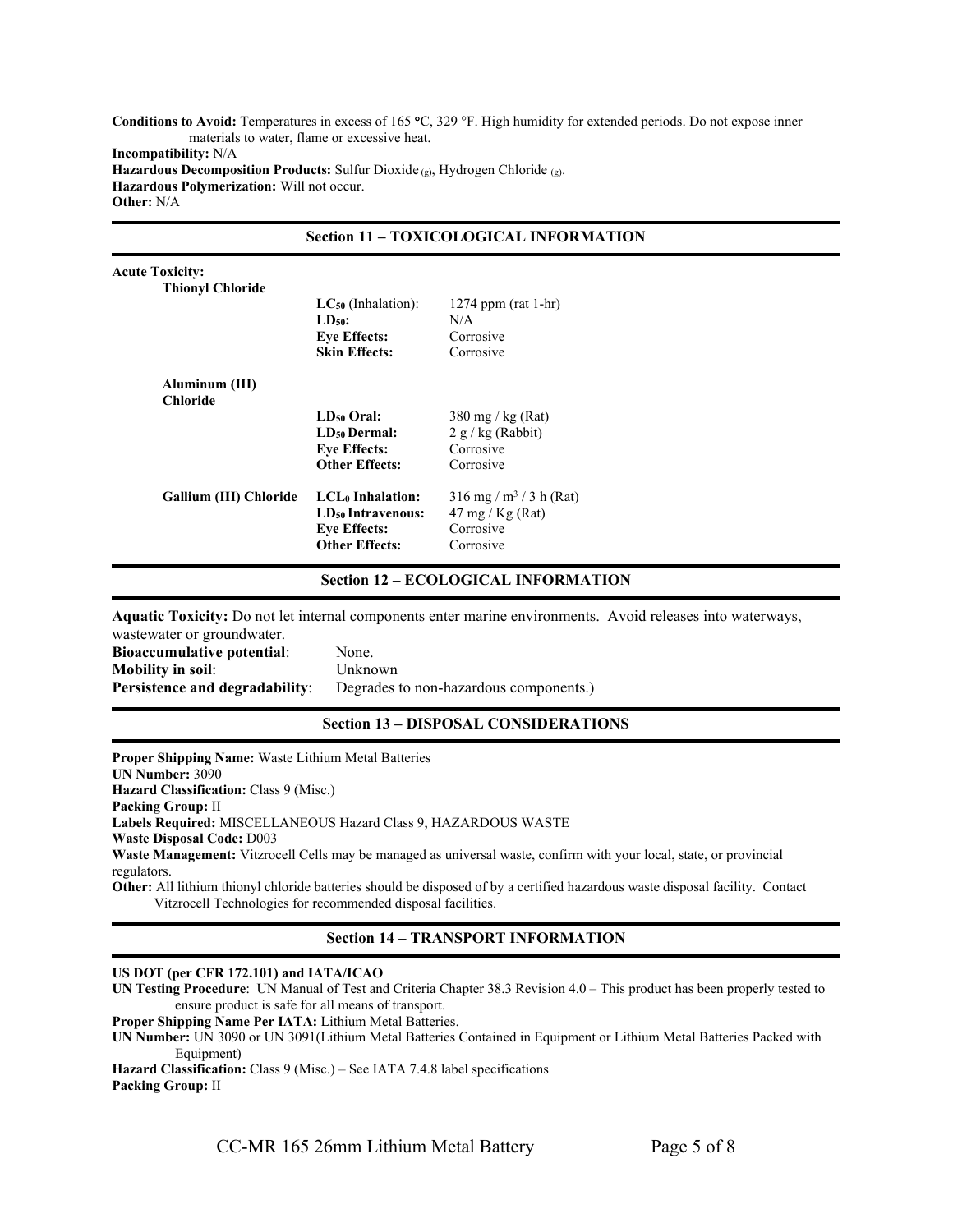Packing Instructions: IATA 968, 969, and 970 - To ensure safe transport, it is highly recommended all personnel involved with the packaging, marking, labeling and shipping of this material review these specific packaging procedures to reduce the possibility for an incident to occur while product is in transport. The repercussions of a Lithium Battery incident while in transport could be severe.

Labels Required: MISCELLANEOUS HAZARD CLASS 9 with tab to indicate proper shipping name and UN number (Lithium Metal Battery, UN 3090).

### Other Label Requirements:

- CARGO AIRCRAFT ONLY This label is required if operator or state regulations specify quantity of material exceeds or is deemed unacceptable for transport via passenger aircraft
- Primary Lithium Batteries As required by the US DOT, an addition label using the design specifications listed in CFR 49 Part 173.185.b.5 must be applied to each shipping container to identify product as Primary Lithium Batteries.
- Caution Label As required by IATA regulations, a caution label MUST be applied to each package identifying the enclosed product (Lithium Batteries) and the special procedure to be followed in the event that the package is damaged

Emergency Services: All shipments of hazardous materials MUST include a 24/7 contact number for use in the event of an emergency.

#### Hazardous Materials Transport Instructional Materials:

- All personal who will package, label, mark and ship hazardous materials MUST be correctly trained with the below material in order to legally and safety transport hazardous materials.
- IATA Dangerous Goods Regulations Most recent edition available. This document will provide the clearest understanding of handling hazardous materials shipping procedures, and is a MUST if your company will transport hazardous material via AIR.
- USDOT CFR 49 Parts 100 185 covers all methods of hazardous material transport with the USA.
- Additional research may be required due to specific procedures required by individual operators (carriers) and states (Countries).

# Section 15 – REGULATORY INFORMATION

OSHA Status: The internal component (thionyl chloride) is hazardous under the criteria of the Federal OSHA Hazard Communication Standard 29 CFR 1920.1200.

# TSCA (Toxic Substance Control Act)

# Section 16 – OTHER INFORMATION

#### Lithium Battery Safety

With proper use and handling, lithium batteries have demonstrated an excellent safety record. The success and wide use of lithium batteries is partially due to the fact that they contain more energy per unit weight than conventional batteries. However, the same properties that result in a high energy density also contribute to potential hazards if the energy is released at a fastuncontrolled rate. In recognition of the high-energy content of lithium systems, safety has been incorporated into the design and manufacture of all Vitzrocell cells and batteries. However, abuse or mishandling of lithium batteries can result in hazardous conditions. The information provided here is intended to give users some guidelines to safe handling and use of lithium batteries.

#### Battery Abuse

In general, the conditions that cause damage to cells and batteries that jeopardize safety are: summarized on the label of each battery. These conditions include:

- Exposure to External Heat Sources
- Short Circuit
- Charging
- Forced Over discharge
- Excessive heating or incineration
- Crush, puncture or disassembly
- Very rough handling or high shock and vibration could also result in cell damage.

#### Battery Handling and Inspection Guidelines

The most frequent forms of cell abuse can easily be identified and controlled in the workplace. It is our experience that inadvertent short circuits are one of the largest single causes of field failures. Problems associated with shorting as well as other hazardous conditions can be greatly reduced by observing the following guidelines:

- Cover all metal work surfaces with an insulating material.
- The work area should be clean and free of sharp objects that could puncture the insulating sleeve on each battery.

CC-MR 165 26mm Lithium Metal Battery Page 6 of 8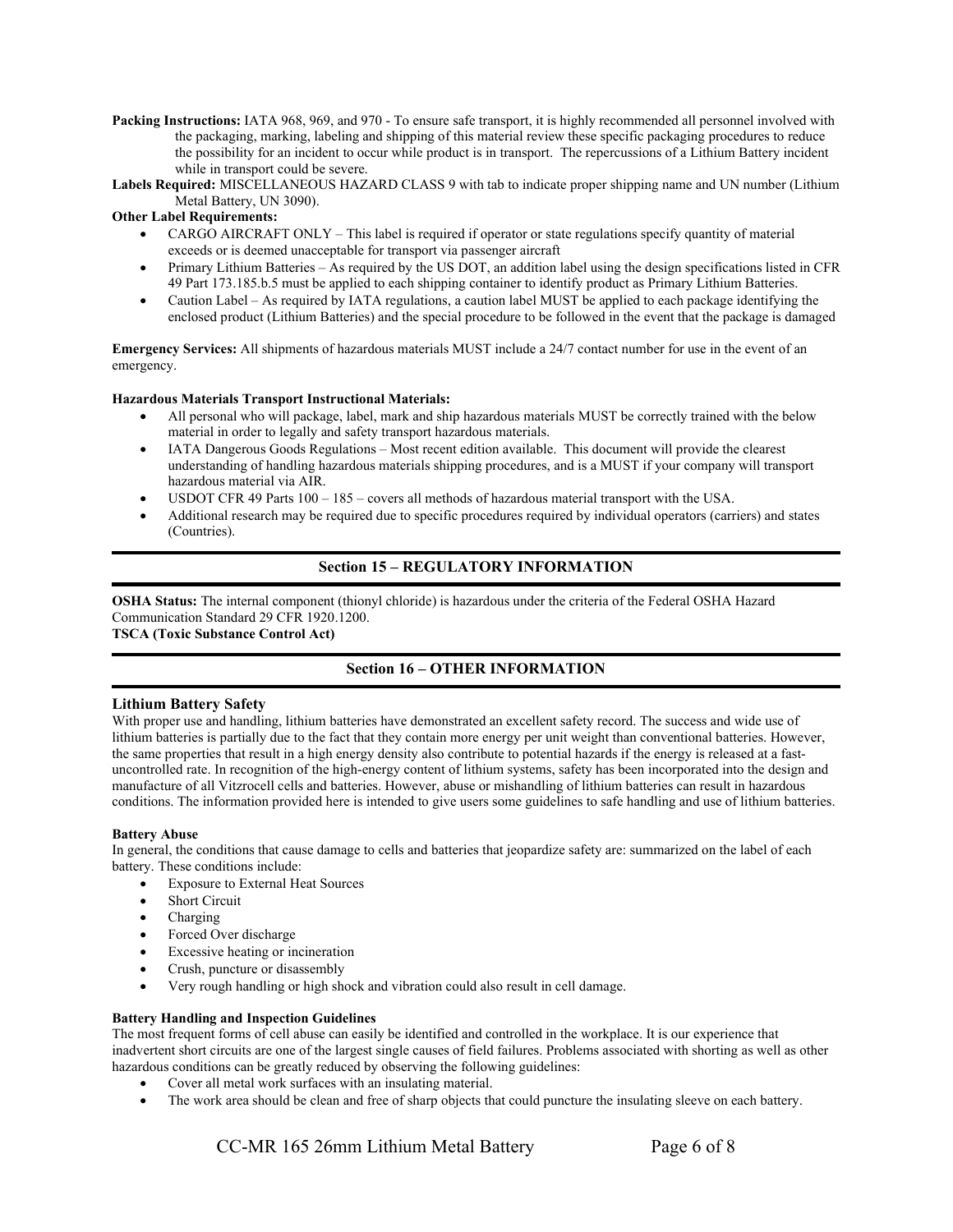- Never remove the shrink-wrap from a cell or battery pack.
- All persons handling cells should remove jewelry items such as rings, wristwatches, pendants, etc., that could come in contact with the battery terminals.
- If batteries are removed from their original packages for inspection, they should be neatly arranged to preclude shorting.
- Batteries should be transported in plastic trays set on pushcarts. This will reduce the chances of batteries being dropped on the floor, causing physical damage.
- All inspection tools (calipers, rulers, etc.) should be made from non-conductive materials, or covered with a nonconductive tape.
- Batteries should be inspected for physical damage. Batteries with dented cases or terminal caps should be inspected for electrolyte leakage. Electrolyte leaks typically have a sharp chlorine and/or sulfur odor, and leaking areas may form white/yellow crystals or solids. If any are noted, the battery should be disposed of in the proper manner.

#### Battery Storage

Batteries should be stored in their original containers. Store batteries in a well ventilated, cool, dry area. Store batteries in an isolated area, away from combustible materials. Never stack heavy objects on top of boxes containing lithium batteries to preclude crushing or puncturing the battery case.

#### Handling During Product Assembly

All personnel handling batteries should wear appropriate protective equipment such as safety glasses.

- Do not solder wires or tabs directly to the battery. Only solder to the leads welded to the cell by the manufacturer.
- Never touch a cell case directly with a hot soldering iron. Heat sinks should be used when soldering to the tabs, and contact with the solder tabs should be limited to a few seconds.
- Cells should not be forced into (or out of) battery holders or housings. This could deform the cell causing an internal short circuit, or fracturing the glass to metal hermetic seal, causing an electrolyte leak.
- All ovens or environmental chambers used for testing cells or batteries should be equipped with an independent overtemperature controller to protect against excessive heat. Heating batteries is dangerous, and can result in cell explosions or leaks.
- Only precision convection ovens should be used for cell testing. Lesser ovens may exhibit uneven heating and hot spots that can exceed the rated temperature of the battery.
- Cell and Battery testing ovens must be isolated from personnel. Strong barriers must be in place separating batteries from personnel. No persons should be in vicinity of batteries being tested while under heat. There is a possibility of an explosion due to the potential for unreliability, imprecision, and possibly failure of most commercially available heating devices. DEATH or SERIOUS INJURY may result from an explosion of batteries.
- Do not connect cells or batteries of different chemistries together.
- Do not connect cells or batteries of different sizes together.
- Do not connect old and new cells and batteries together.

Although we have provided a general overview of lithium battery safety and handling, we urge you to call us with any questions. Our technical services staff will be pleased to assist you with your questions. VitzrocellUSA, Inc. +1-832-850-7095